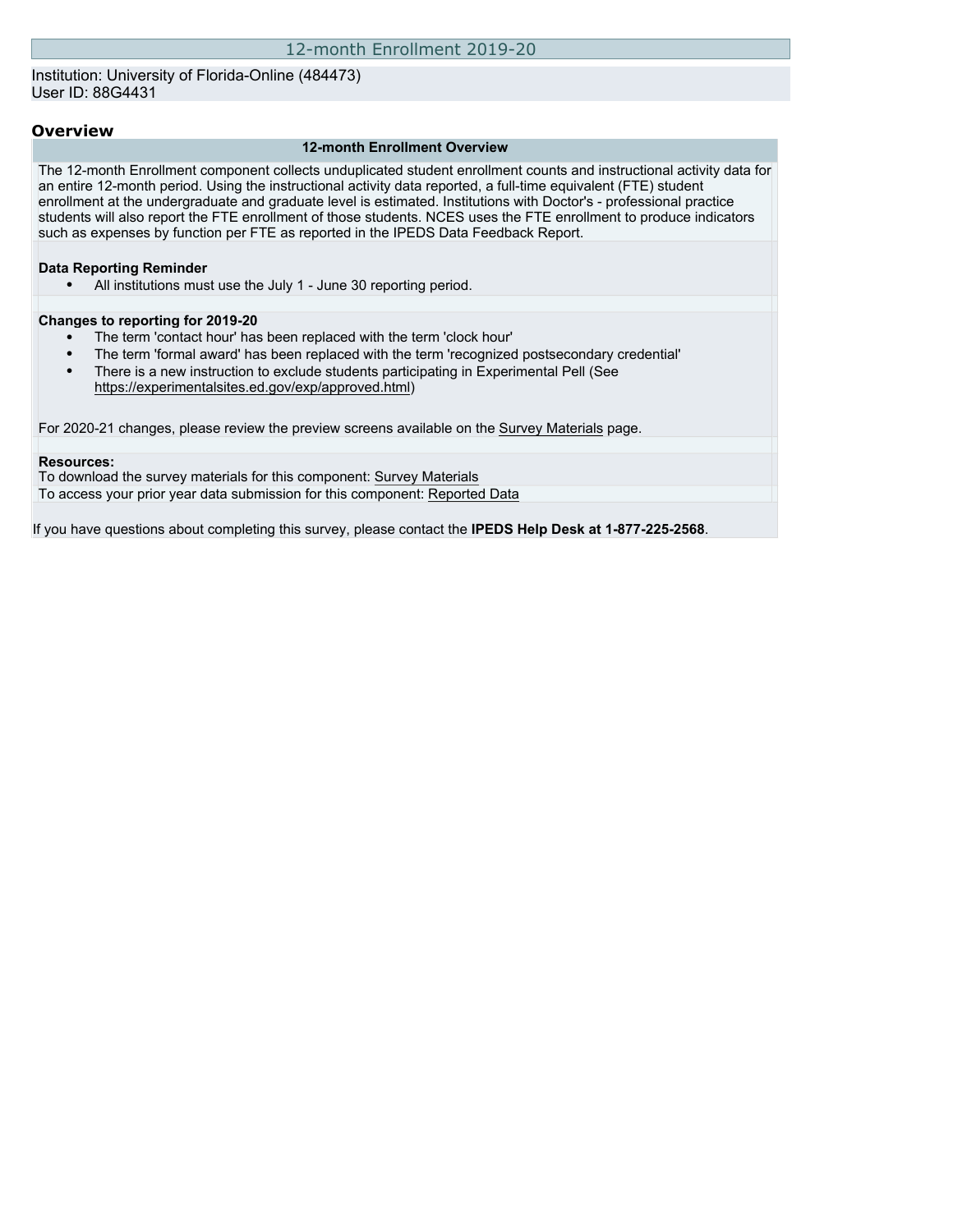# **Undergraduate Instructional Activity Type**

**Undergraduate instructional activity data in Part B may be reported in units of clock hours or credit hours.**

**Which instructional activity units will you use to report undergraduate instructional activity?**

**Please note that any graduate level instructional activity must be reported in credit hours.**

|  | Clock hours |
|--|-------------|
|--|-------------|

**O** Credit hours

O Both clock and credit hours (some undergraduate programs measured in clock hours and some measured in credit hours)

**You may use the space below to provide context for the data you've reported above.**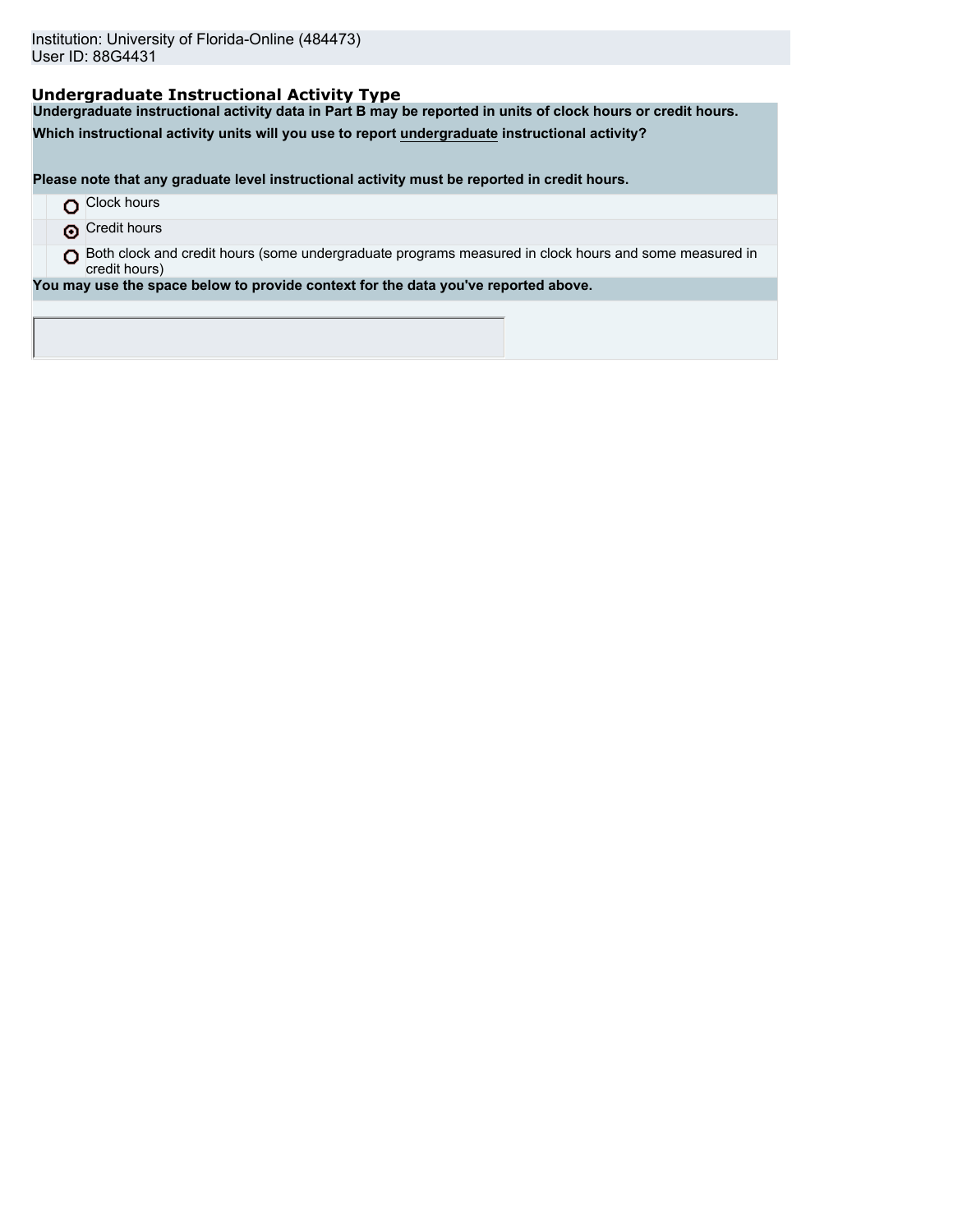# **Part A - Unduplicated Count**

## **12-month Unduplicated Count by Race/Ethnicity and Gender**

# **July 1, 2018 - June 30, 2019**

## **Reporting Reminders:**

•**Report Hispanic/Latino individuals of any race as Hispanic/Latino**

•**Report race for non-Hispanic/Latino individuals only**

•**Even though Teacher Preparation certificate programs may require a bachelor's degree for admission, they are**

**considered subbaccalaureate undergraduate programs, and students in these programs are undergraduate students.**

#### **Men**

| Students enrolled for credit              | Undergraduate students |
|-------------------------------------------|------------------------|
| Nonresident alien                         | 14                     |
| Hispanic/Latino                           | 371                    |
| American Indian or Alaska Native          | 15                     |
| Asian                                     | 104                    |
| <b>Black or African American</b>          | 83                     |
| Native Hawaiian or Other Pacific Islander | -9                     |
| White                                     | 1,142                  |
| Two or more races                         | 42                     |
| Race and ethnicity unknown                | 106                    |
| <b>Total men</b>                          | 1,886                  |
| Total men prior year                      | 1,570                  |
|                                           |                        |

| <b>Women</b>                              |                          |
|-------------------------------------------|--------------------------|
| Students enrolled for credit              | Undergraduate students   |
| Nonresident alien                         | 17                       |
| Hispanic/Latino                           | 564                      |
| American Indian or Alaska Native          | 11                       |
| Asian                                     | 153                      |
| <b>Black or African American</b>          | 170                      |
| Native Hawaiian or Other Pacific Islander | 6                        |
| White                                     | 1,536                    |
| Two or more races                         | 58                       |
| Race and ethnicity unknown                | 124                      |
| <b>Total women</b>                        | 2,639                    |
| Total women prior year                    | 2,098                    |
|                                           |                          |
| <b>Grand total (2018-19)</b>              | $\bigtriangledown$ 4,525 |
| Prior year data:                          |                          |

| 3.668 |
|-------|
| 3.585 |
|       |
|       |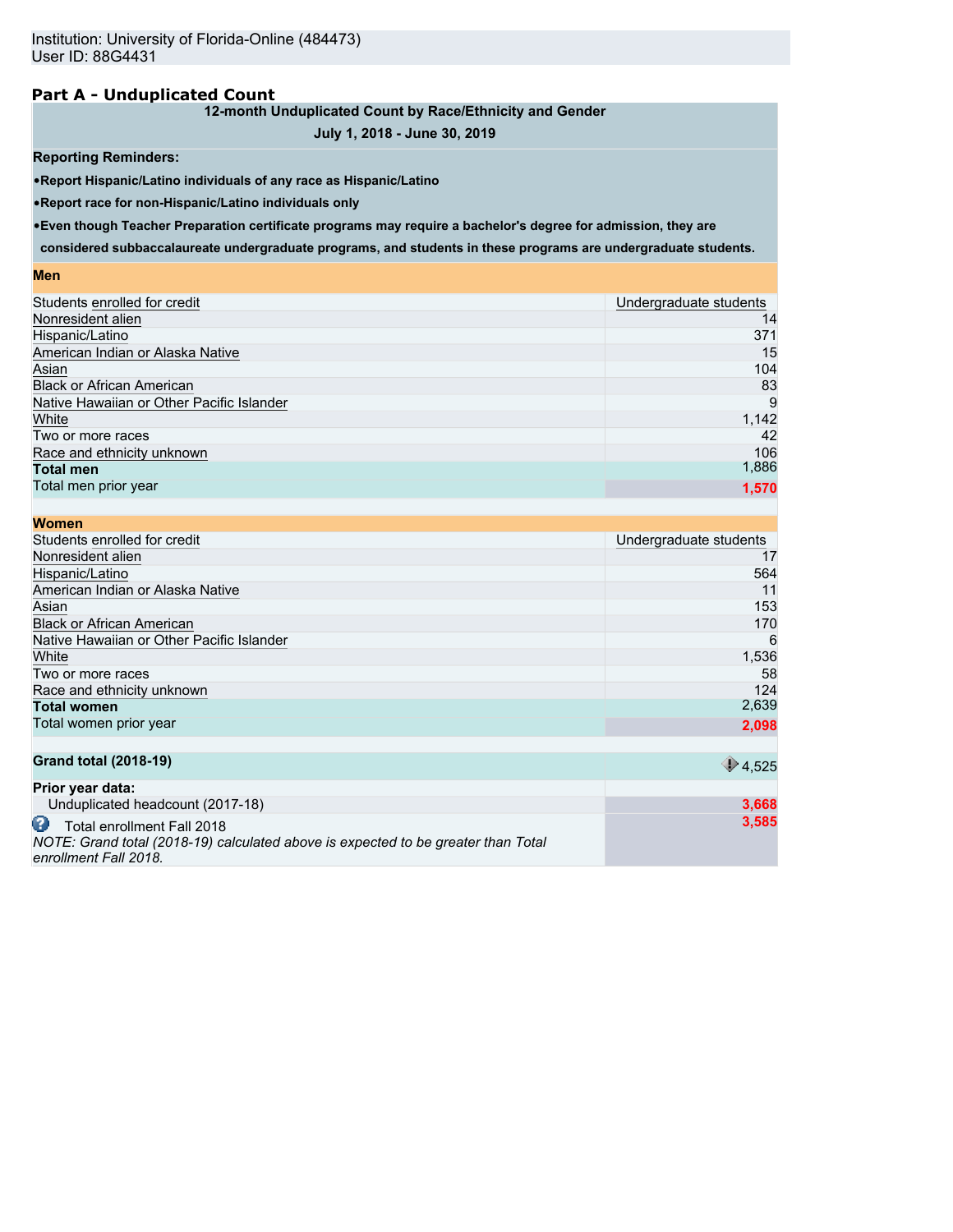# **Part B - Instructional Activity**

| 12-month Instructional Activity |  |
|---------------------------------|--|
| July 1, 2018 - June 30, 2019    |  |

**Instructional Activity Reporting Reminder:**

•**Instructional activity is used to calculate an IPEDS FTE based on the institution's reported calendar system.**

#### **FTE Reporting Reminder:**

•**Institutions need not report their own calculations of undergraduate FTE unless IPEDS FTE calculations would be**

**misleading for comparison purposes among all IPEDS reporting institutions.**

|                               | 2018-19 total activity | Prior year data |
|-------------------------------|------------------------|-----------------|
| <b>Instructional Activity</b> |                        |                 |
| Undergraduate level:          |                        |                 |
| Credit hour activity          | 83,118                 | 70.571          |
|                               |                        |                 |

Calendar system (as reported on the prior year IC Header survey component): **Semester Semester** 

If the IPEDS calculated FTE estimates below are not reasonable, **AND** you have reported the correct instructional activity hours above, enter your best FTE estimate in the "Institution reported FTE" column below and save the page. This option should be used **ONLY** if the calculated estimate is not reasonable for your institution and IPEDS comparisons.

Please provide your best estimate of undergraduate FTE for the 12-month reporting period **only if the calculated FTE estimate below is not reasonable for IPEDS comparison purposes**:

|                           | Calculated FTE | Institution reported | Prior year FTE |
|---------------------------|----------------|----------------------|----------------|
|                           | 2018-19        | FTE 2018-19          | 2017-18        |
| Undergraduate student FTE | 2.771          |                      | 2,352          |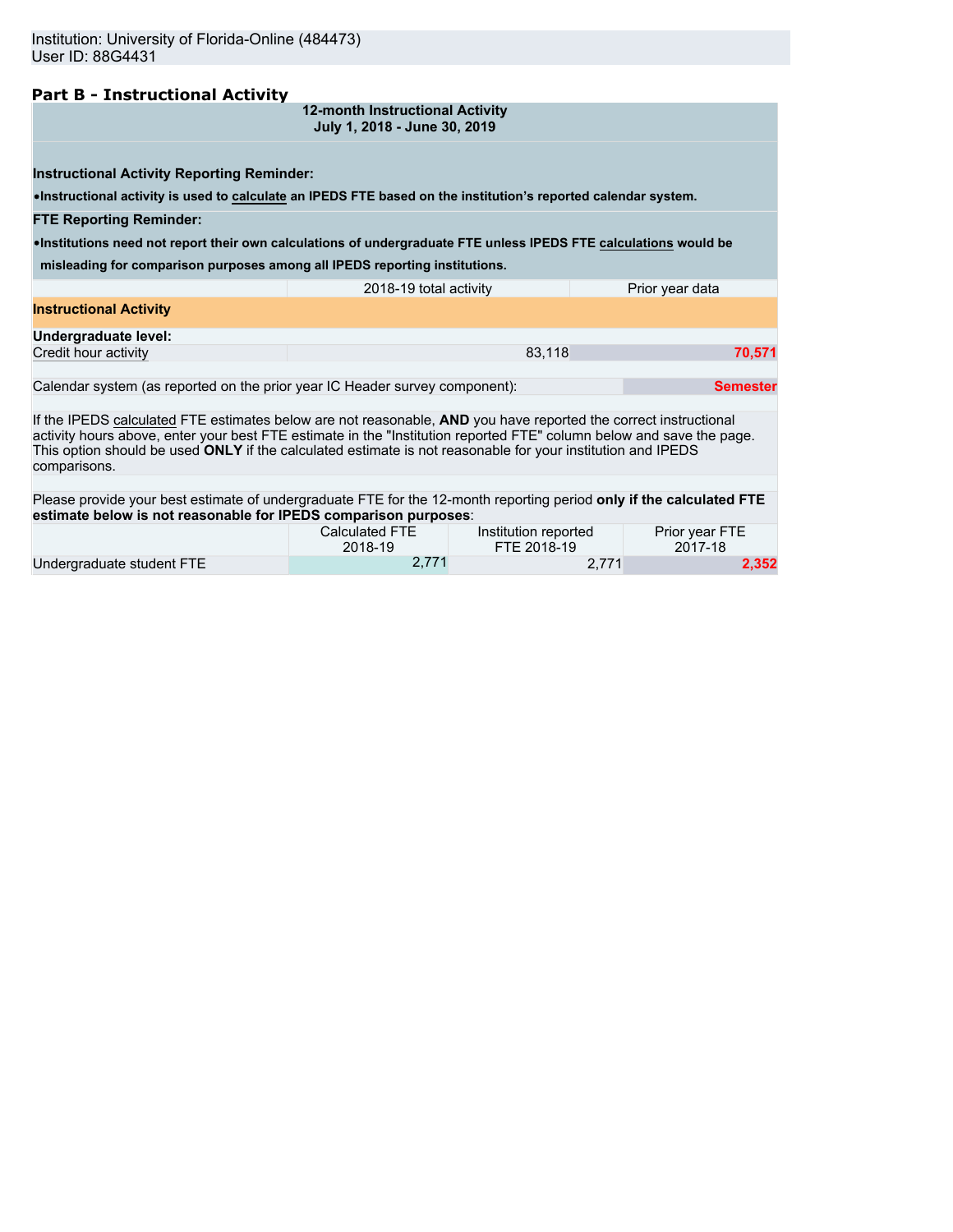# **Prepared by**

The name of the preparer is being collected so that we can follow up with the appropriate person in the event that there are questions concerning the data. The Keyholder will be copied on all email correspondence to other preparers. The time it took to prepare this component is being collected so that we can continue to improve our estimate of the reporting burden associated with IPEDS. Please include in your estimate the time it took for you to review instructions, query and search data sources, complete and review the component, and submit the data through the Data Collection System. Thank you for your assistance.

| This survey component was prepared by:                                                                                            |                                           |  |                                                            |                      |            |                                            |
|-----------------------------------------------------------------------------------------------------------------------------------|-------------------------------------------|--|------------------------------------------------------------|----------------------|------------|--------------------------------------------|
|                                                                                                                                   | Reyholder                                 |  | SFA Contact                                                |                      |            | <b>HR Contact</b>                          |
|                                                                                                                                   | Finance Contact                           |  | Academic Library Contact                                   |                      |            | Other                                      |
|                                                                                                                                   | Name: Cathy Lebo                          |  |                                                            |                      |            |                                            |
|                                                                                                                                   | Email: clebo@aa.ufl.edu                   |  |                                                            |                      |            |                                            |
|                                                                                                                                   |                                           |  |                                                            |                      |            |                                            |
| How many staff from your institution only were involved in the data collection and reporting process of this<br>survey component? |                                           |  |                                                            |                      |            |                                            |
|                                                                                                                                   | 5.00 Number of Staff (including yourself) |  |                                                            |                      |            |                                            |
|                                                                                                                                   |                                           |  |                                                            |                      |            |                                            |
| How many hours did you and others from your institution only spend on each of the steps below when                                |                                           |  |                                                            |                      |            |                                            |
| responding to this survey component?                                                                                              |                                           |  |                                                            |                      |            |                                            |
| Exclude the hours spent collecting data for state and other reporting purposes.                                                   |                                           |  |                                                            |                      |            |                                            |
| <b>Staff member</b>                                                                                                               | <b>Collecting Data</b><br><b>Needed</b>   |  | <b>Revising Data to Match</b><br><b>IPEDS Requirements</b> | <b>Entering Data</b> |            | <b>Revising and</b><br><b>Locking Data</b> |
| Your office                                                                                                                       | 1.00 hours                                |  | 1.00 hours                                                 |                      | 1.00 hours | 8.00 hours                                 |
| <b>Other offices</b>                                                                                                              | 2.00 hours                                |  | 1.00 hours                                                 |                      | 0.00 hours | 5.00 hours                                 |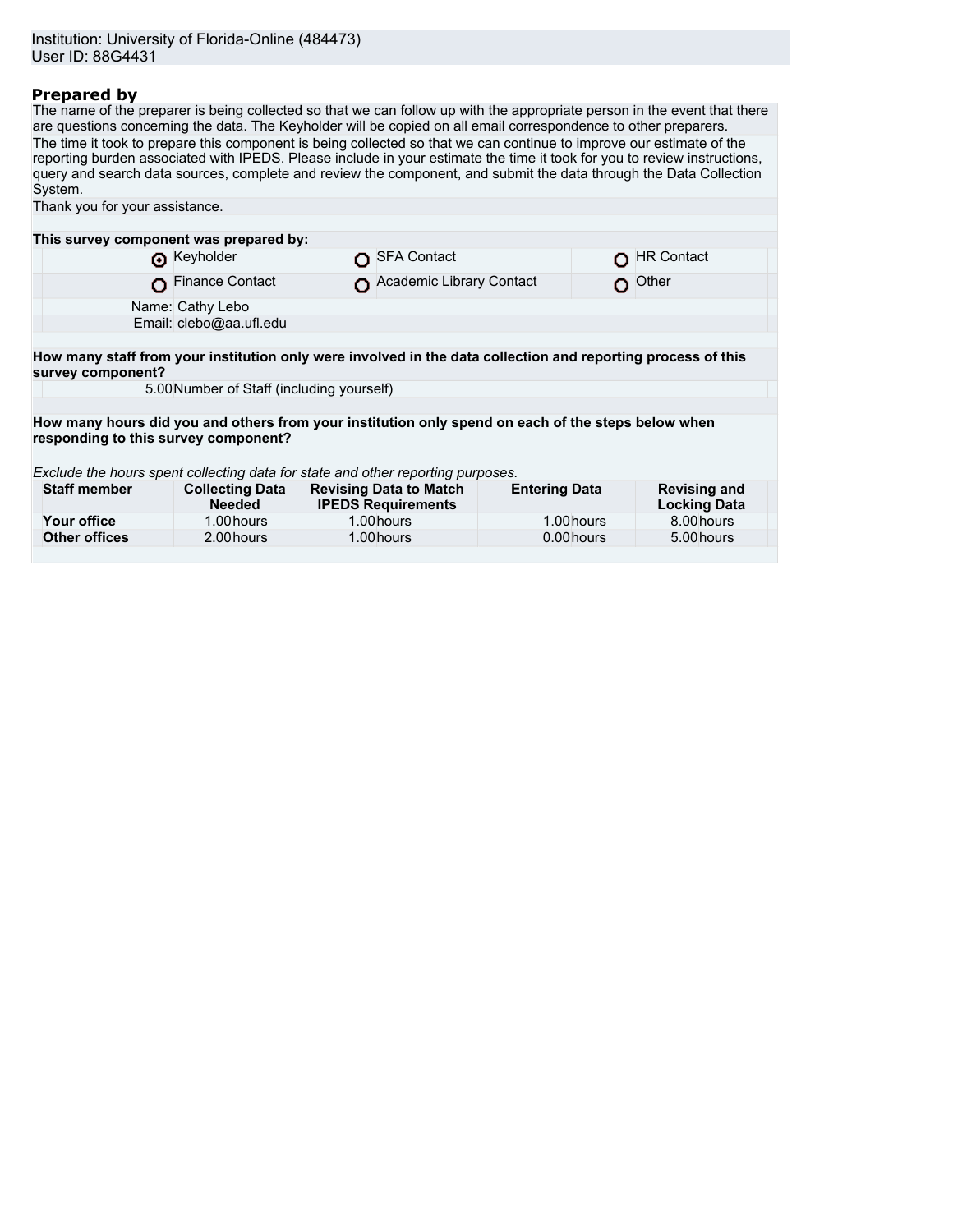## **Summary screen**

# **12-Month Enrollment Component Summary**

IPEDS collects important information regarding your institution. All data reported in IPEDS survey components become available in the IPEDS Data Center and appear as aggregated data in various Department of Education reports. Additionally, some of the reported data appears specifically for your institution through the College Navigator website and is included in your institution's Data Feedback Report (DFR). The purpose of this summary is to provide you an opportunity to view some of the data that, when accepted through the IPEDS quality control process, will appear on the College Navigator website and/or your DFR. College Navigator is updated approximately three months after the data collection period closes and Data Feedback Reports will be available through the [Data Center](https://nces.ed.gov/ipeds/use-the-data) and sent to your institution's CEO in November 2019.

Please review your data for accuracy. If you have questions about the data displayed below after reviewing the data reported on the survey screens, please contact the IPEDS Help Desk at: 1-877-225-2568 or ipedshelp@rti.org.

|                                                              | 12-Month Unduplicated Headcount and Full-Time Equivalent Students |          |
|--------------------------------------------------------------|-------------------------------------------------------------------|----------|
| Total 12-month unduplicated headcount                        |                                                                   | 4,525    |
| Undergraduate student unduplicated headcount                 |                                                                   | 4,525    |
| Graduate student unduplicated headcount                      |                                                                   | $\Omega$ |
|                                                              |                                                                   |          |
| Total 12-month full-time equivalent (FTE) student enrollment |                                                                   | 2,771    |
| Undergraduate student FTE                                    |                                                                   | 2,771    |